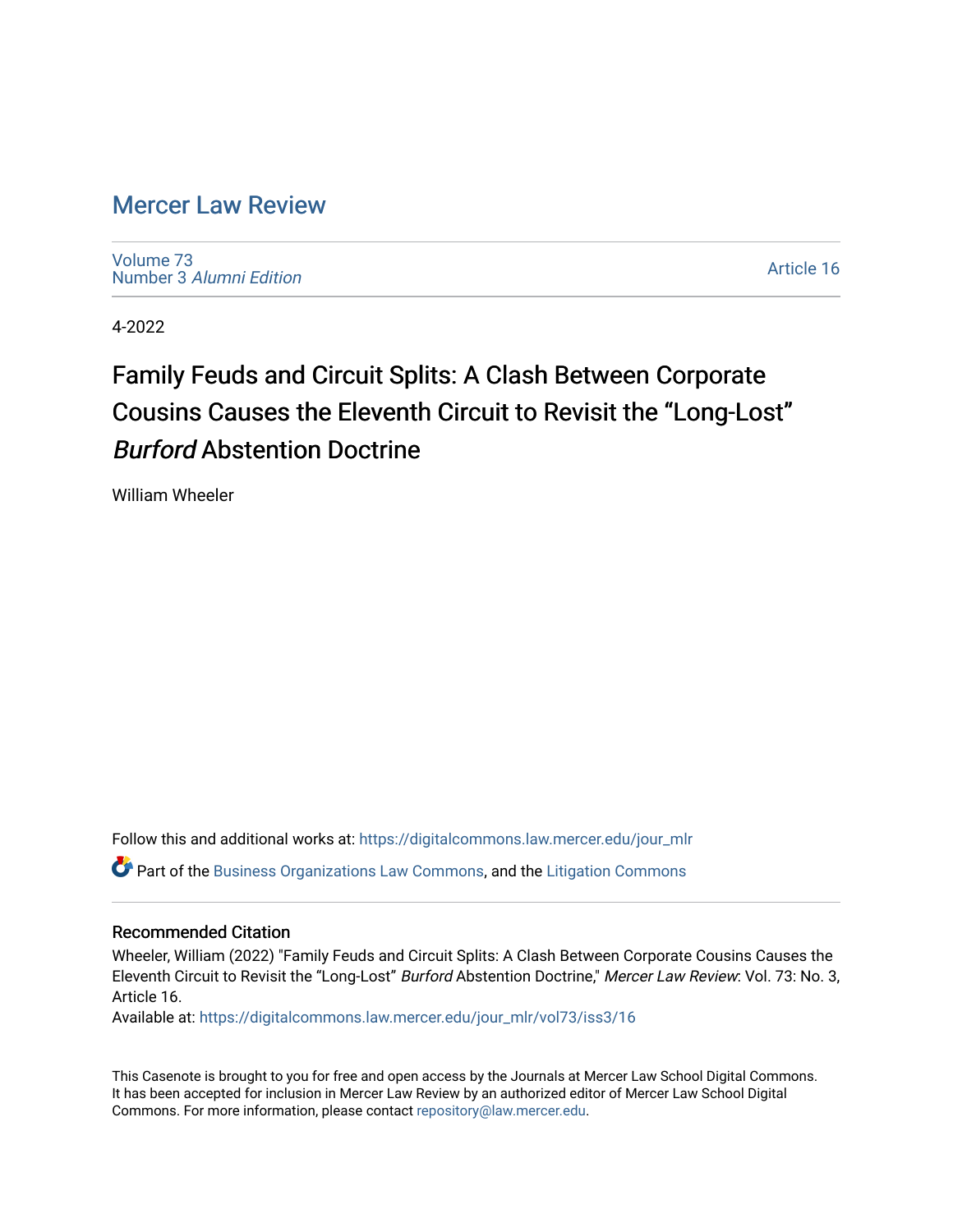# **Family Feuds and Circuit Splits: A Clash Between Corporate Cousins Causes the Eleventh Circuit to Revisit the "Long-Lost"** *Burford* **Abstention Doctrine**

### **William Wheeler\***

"The law hath not been dead, though it hath slept." — William Shakespeare1

#### I. INTRODUCTION

Corporate litigation is often a highly complex process. The rules and regulations surrounding shareholder demands, derivative lawsuits, review committees, and corporate dissolution create a convoluted procedural web that can be exceedingly difficult to untangle. Due to this complexity, federal court is an attractive choice for many civil litigants; federal forums have predictable and established rules of procedure and federal judges tend to have more time to give each case individualized consideration. These factors can accelerate and smooth the litigation process. However, throughout the last two decades, litigants in corporate dissolution actions have had no choice but to seek relief in state courts, as there were no federal forums available for petitioners seeking corporate dissolution.2

1043

<sup>\*</sup>I would like to extend a special thank you to Professor Oren Griffin for graciously sharing his guidance, expertise, and wisdom with me throughout my law school journey. Another special thank you to Professor Cathren Page**,** who helped me discover the fun and joy in legal writing. And finally, thank you to my loving and supportive parents, Bill and Ellen Wheeler.

<sup>1.</sup> WILLIAM SHAKESPEARE, MEASURE FOR MEASURE act 2, sc. 2, l. 117.

<sup>2</sup>*. See* Friedman v. Revenue Mgmt., Inc., 38 F.3d 668, 671 (2d Cir. 1994). In *Friedman*, the United States Court of Appeals for the Second Circuit held that petitioners seeking corporate dissolution must file in state courts regardless if jurisdiction for federal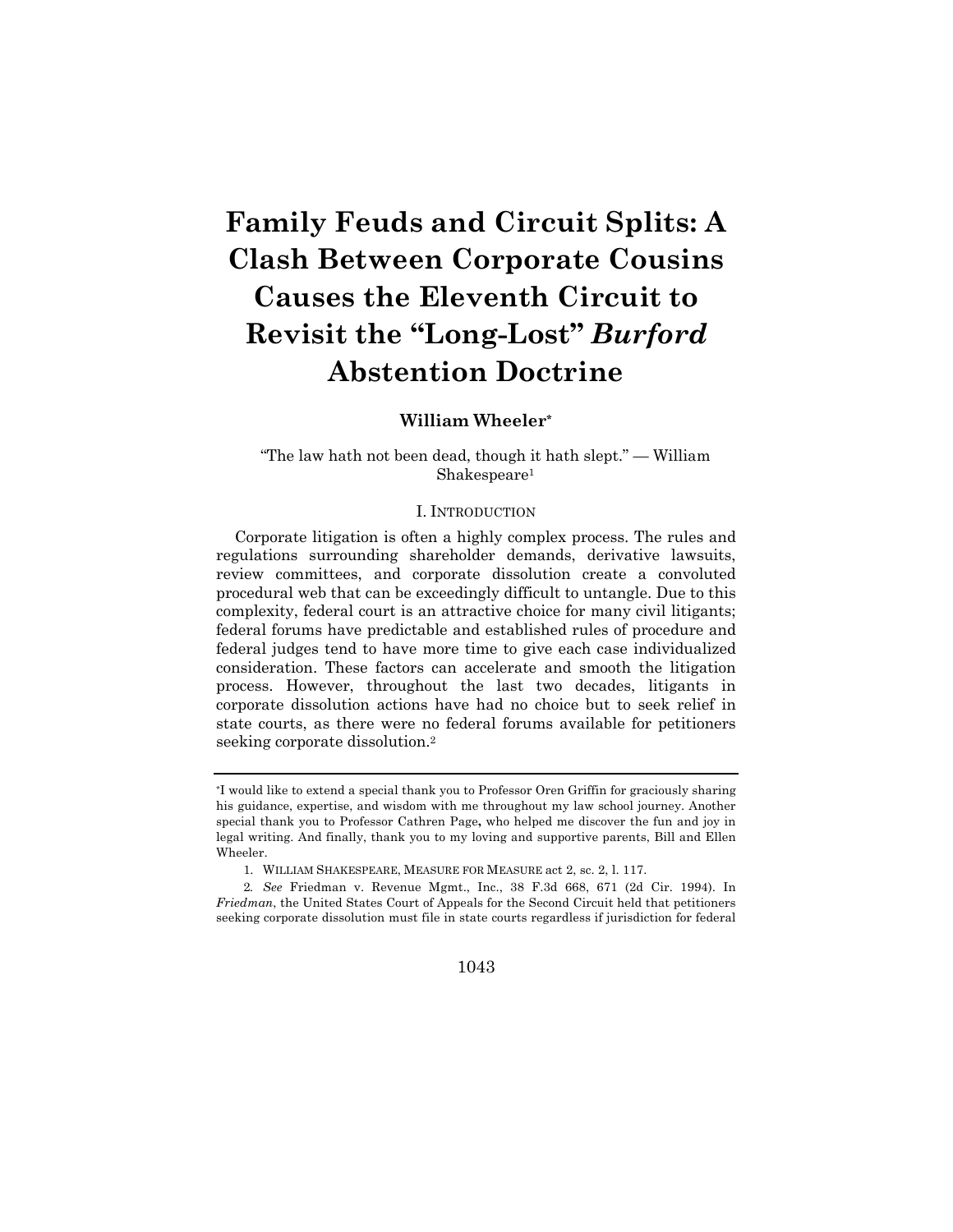Recently, the United States Court of Appeals for the Eleventh Circuit's decision in *Deal v. Tugalo Gas Co., Inc.*<sup>3</sup> opened the doors of federal courthouses in Georgia, Alabama, and Florida to petitioners seeking corporate dissolution. *Deal*'s holding rejects the traditional application of the "*Burford* abstention" doctrine4 and creates a circuit split with the United States Courts of Appeal for the Second and Sixth Circuits.

#### II. FACTUAL BACKGROUND

Tugalo Gas Company (Tugalo) is a small, family-owned corporation in Toccoa, Georgia.5 Tugalo is a closely-held corporation; excluding the shares in the corporate treasury, there are 471 outstanding shares held by six people, most of whom are related.6The familial parties in *Deal*  were ensnarled in a legal dispute over corporate finances for nearly nine years before the matter reached the Eleventh Circuit.7 In 2012, the Appellant/Plaintiff, William Deal, made a shareholder demand to the Tugalo Board of Directors, pursuant to Georgia law,<sup>8</sup> through his limited liability company, EGD Holdings (EGD).9 In his shareholder demand, Deal alleged that the Appellee/Defendant, Gilmer, was impermissibly using corporate resources in three distinct ways: (1) by having Tugalo employees complete work on Gilmer's private property

Where timely and adequate state-court review is available, a federal court sitting in equity must decline to interfere with the proceedings or orders of state administrative agencies: (1) when there are "difficult questions of state law bearing on policy problems of substantial public import whose importance transcends the result in the case then at bar"; or (2) where the "exercise of federal review of the question in a case and in similar cases would be disruptive of state efforts to establish a coherent policy with respect to a matter of substantial public concern."

5. Deal v. Tugalo Gas Co., Inc., No. 2:17-CV-209-RWS, 2018 U.S. Dist. LEXIS 151697, at \*2–3 (N.D. Ga. 2018) (hereinafter *Deal I*).

6*. Id.* Defendant Thomas Gilmer is the President and Chairman of the Board of Directors of Tugalo. Gilmer is also the majority shareholder of Tugalo Gas Company, Inc., with 208 shares. Gilmer's cousin, William Deal, is the Plaintiff. Deal and his brother, Robert Deal, are the second-largest shareholders, owning 109.75 shares each. The remaining 40.5 shares outstanding are owned by other family members. *Id.*

court was otherwise proper. *Id.* This case and its holding is discussed in further detail later in this Article.

<sup>3.</sup> 991 F.3d 1313 (11th Cir. 2021) (hereinafter *Deal II*).

<sup>4.</sup> In New Orleans Pub. Serv., Inc. v. Council of New Orleans, 491 U.S. 350, 361 (1989) (quoting Colorado River Water Conservation Dist. v. United States, 424 U.S. 800, 814 (1976)). The court in *New Orleans Pub. Serv., Inc.* stated:

<sup>7</sup>*. Deal II,* 991 F.3d at 1318.

<sup>8.</sup> O.C.G.A. § 14-2-742(2) (1988).

<sup>9</sup>*. Deal I*, 2018 U.S. Dist. LEXIS at \*3.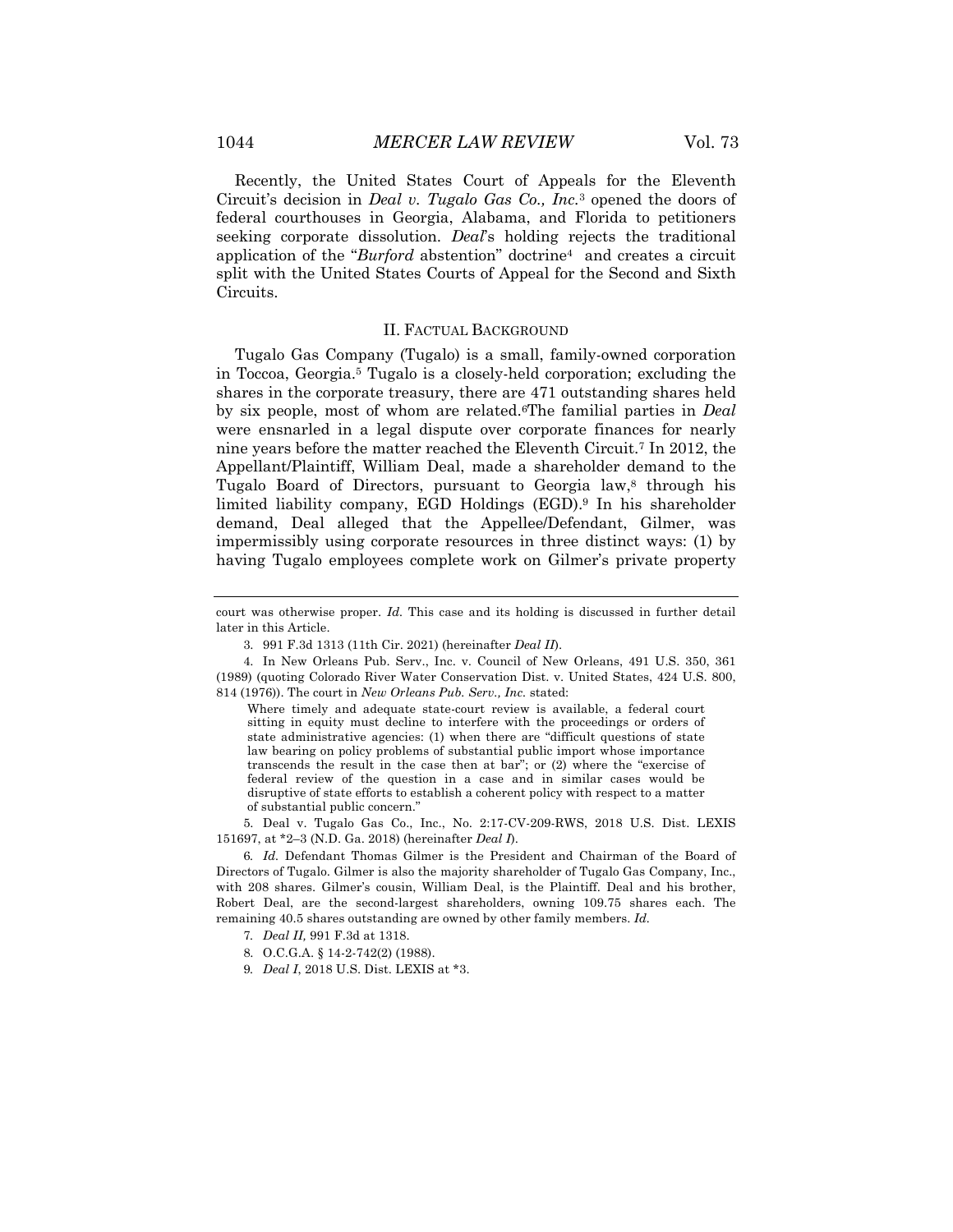for Gilmer's private benefit; (2) by using company money to pay for Gilmer's personal bills and expenses; and (3) by personally receiving payments from property leasing agreements between Gilmer and Tugalo.10

After making the shareholder demand, Deal, again through EGD, filed a civil action in the United States District Court for the Northern District of Georgia against Gilmer, which raised claims that his cousin had breached his fiduciary duties as Tugalo's President and majority shareholder.11 The trial court found that Deal's civil action failed to allege a special injury, and thus granted Defendant Gilmer's motion to dismiss.<sup>12</sup>

Deal, determined to prevail over his cousin in a court of law, made a second shareholder demand in March of 2017, raising the same allegations as the 2012 demand letter, but with additional assertions of misconduct committed by other members of Tugalo's Board of Directors.13 The Tugalo Board of Directors created a Demand Review Committee (DRC) to conduct an internal investigation into Deal's allegations.14 The DRC reviewed the matter and determined that "a shareholder derivative action was not in Tugalo's best interest."15

Following the DRC's decision to take no further action regarding Deal's claims, Deal filed suit again in the Northern District of Georgia.16 Deal raised the same issues about Gilmer's alleged corporate waste and added claims that the appended defendants—Sarah Gilmer Payne, Etheldra Gilmer, Bruce Stancil, Jr., Ray Crenshaw, and Lewis Smith—all either assisted with or acquiesced in Gilmer's improper use of corporate finances.17 In his action, Deal asserted a laundry list of claims, alleging a wide range of misconduct including multiple breaches of fiduciary duties, fraud, and conspiracy.18

18*. Id.* at \*5–6. Count One alleges Thomas Gilmer breached his fiduciary duty; Count Two alleges Defendants Sarah Gilmer Payne, Etheldra Gilmer, Bruce Stancil, Jr., Ray Crenshaw, and Lewis Smith breached their fiduciary duties and aided and abetted Thomas Gilmer's breach of his fiduciary duty; Count III alleges all Defendants committed fraud; Count IV alleges all Defendants conspired to defraud, oppress, freeze out, and retaliate against Plaintiff; Count V seeks judicial dissolution of the company; Count VI alleges Thomas Gilmer's conduct amounts to abuse of control; Count VII alleges all

<sup>10</sup>*. Id.*

<sup>11</sup>*. Id.*

<sup>12</sup>*. Id.* at \*3–4.

<sup>13</sup>*. Id.* at \*4.

<sup>14</sup>*. Id.*

<sup>15</sup>*. Deal II*, 991 F.3d at 1318.

<sup>16</sup>*. Id.*

<sup>17</sup>*. Deal I*, 2018 U.S. Dist. LEXIS at \*4–5.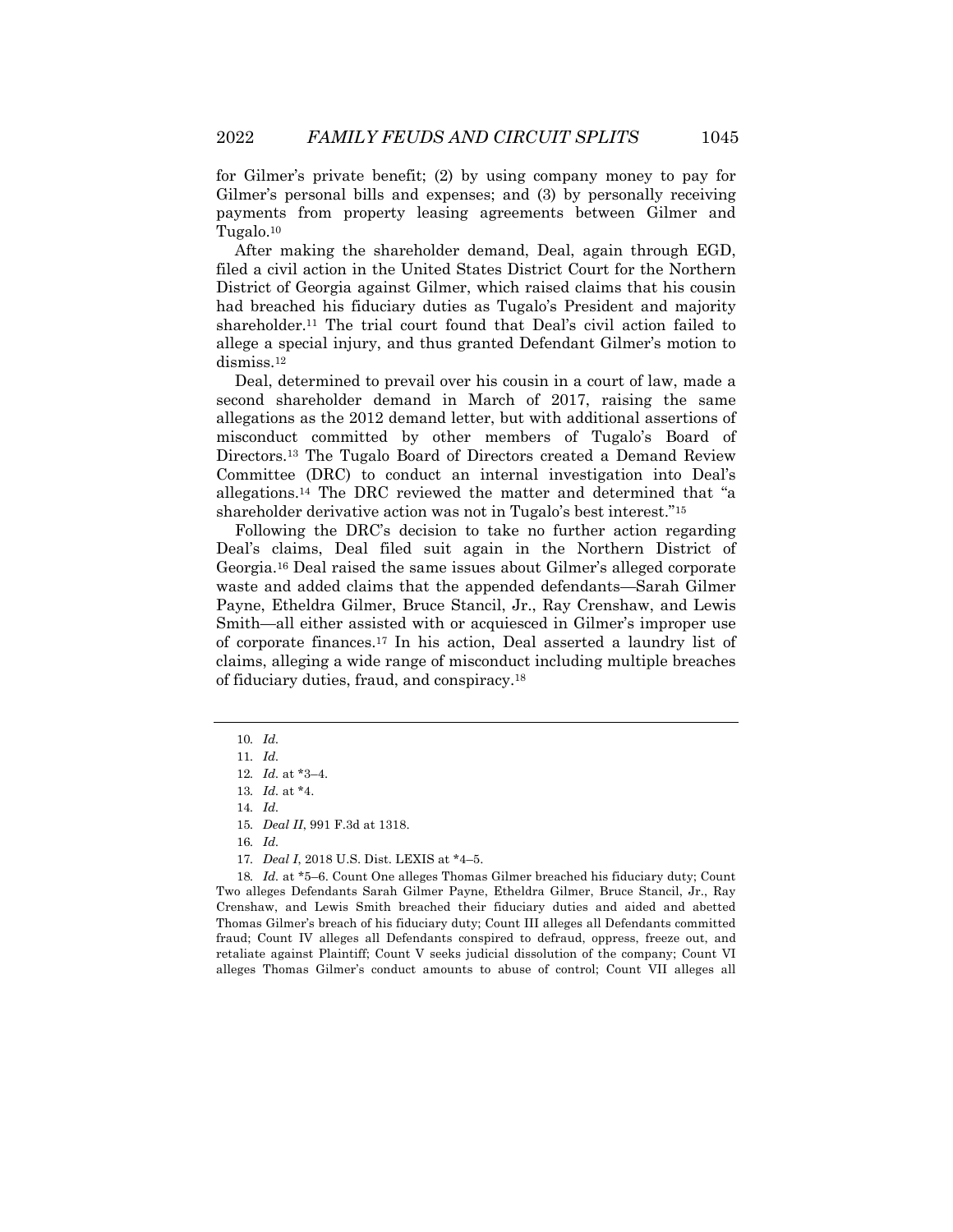Upon notice of Deal's lawsuit, the Tugalo Board of Directors appointed a Litigation Review Committee (LRC) to "investigate, review,

and analyze" the claims Deal raised in his Complaint.19 Tugalo's LRC came to the same conclusion as the DRC in the preceding action and informed the Tugalo Board of Directors that a derivative shareholder action was against the "best interest" of Tugalo.20

Upon the recommendation of the LRC, the defendants filed a motion to dismiss Deal's Complaint, alleging: (1) that Deal's claims were barred by various statutes of limitations; (2) that a direct shareholder action was not appropriate for Deal's derivative claims;<sup>21</sup> and (3) that Deal's allegations did not comport with Federal Rules of Civil Procedure, Rule 9(b).22

Regarding the statute of limitations issue raised by defendants, the district court held that "dismissal is only appropriate on a statute of limitations defense if it is 'apparent from the face of the complaint' that the claim is time-barred."23 The district court held that the statute of limitations defense was not apparent prima facie and denied the defendants' motion to dismiss based on this defense.<sup>24</sup>

The defendants moved to dismiss Count VII, which asserted that all defendants were liable for "wrongful distributions."25 Under Georgia law, any "[D]irector who votes for or assents to a distribution made in violation of [the law] . . . is personally liable to the corporation for the amount of the distribution that exceeds what could have been

20*. Id*.

21*. Id.* The "derivative" claims in this action were Counts I, II, VI, VII, IX, X, XI, XIII, XIC, XV, XVI, and XVII. *Id.* at \*11.

22*. Id.*; *see* FED. R. CIV. P. 9(b).

23*. Id.* at \*9 (quoting La Grasta v. First Union Sec., Inc., 358 F.3d 840, 845 (11th Cir. 2004)).

24*. Deal I*, 2018 U.S. Dist. LEXIS at \*9.

25*. Id.* at \*9–11.

Defendants are liable for wrongful distributions; Count VIII asserts a claim for accounting based on the Directors' breach of their fiduciary duties; Count IX is brought on behalf of the Company and seeks to enjoin any unlawful conveyance, assignment, or transfer of corporate assets or other unlawful transactions; Count X asks the Court to set aside the allegedly unlawful payments; Count XI alleges all Defendants engaged in wrongful conversion of Company assets; Count XII seeks appointment of an auditor to account for funds supposedly distributed for the benefit of Defendants; Count XIII seeks a declaratory judgment declaring the Stancil stock transfer invalid because it violated Company bylaws; Count XIV alleges all Defendants were unjustly enriched by funds they have wrongfully received; Count XV alleges Defendant Stancil must return any payment he received for his shares; and Counts XVI and XVII seek punitive damages and attorneys' fees.

<sup>19</sup>*. Id.* at \*7.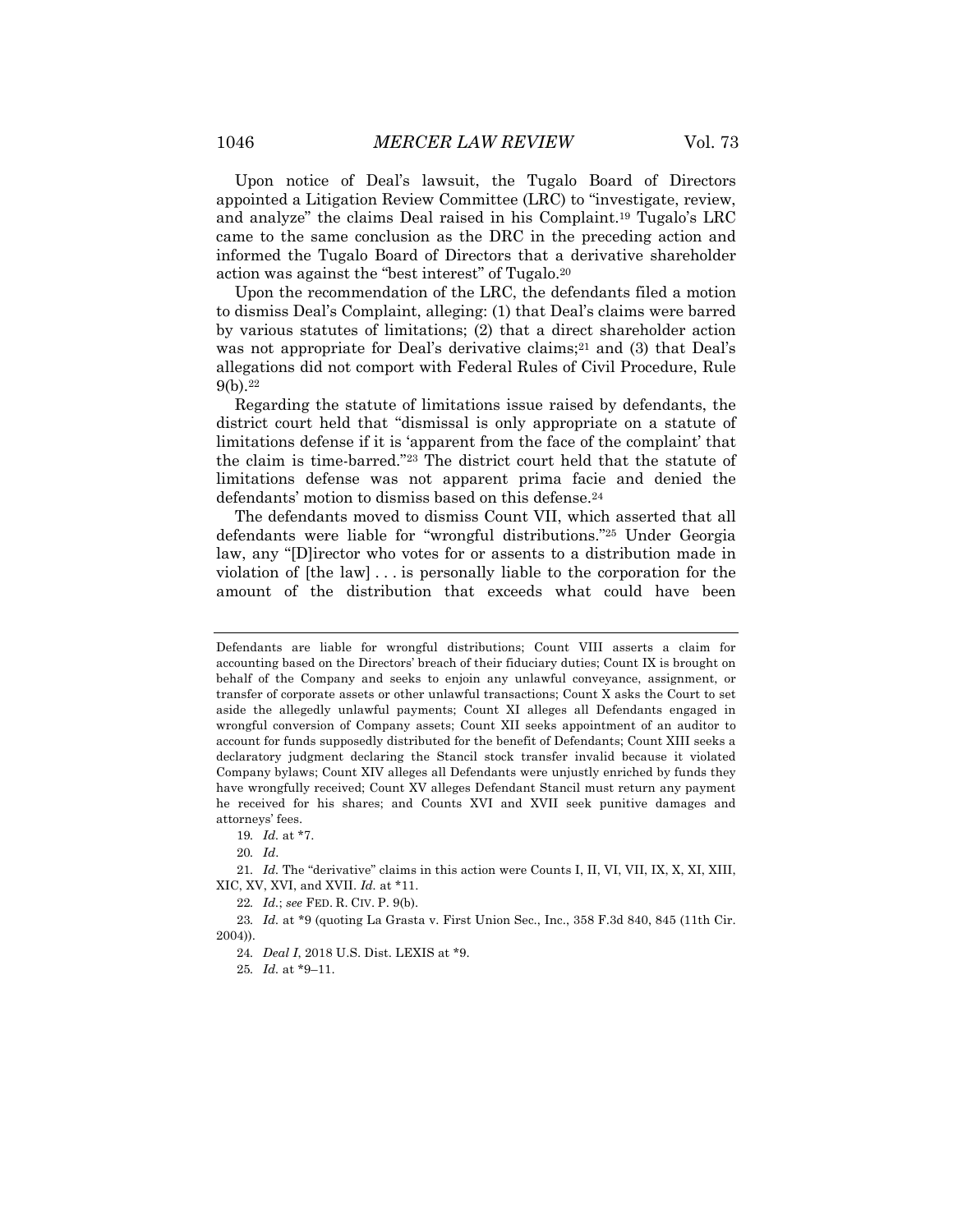distributed without [committing a statutory violation]."26 The district court found that the actions described in Deal's allegations did not rise to the level of "unlawful distributions," as the Tugalo Board of Directors did not vote for, nor assent to, the transferring of money to shareholders.27 Thus, the court granted defendants' motion to dismiss Count VII partially.28 Due to tolling issues, the court denied dismissal of the specific allegation of wrongful distribution pertinent to defendant, Bruce Stancil, Jr.29

The defendants moved for dismissal of every Count except Counts III, IV, V, VIII, XII,30 asserting that these allegations raised by Deal in the Counts were derivative, and therefore, improper in a direct action and should instead be pursued in a derivative suit.31

The district court found that Deal failed to demonstrate any substantial reason the general rule regarding derivative actions should not apply to his claims.32 Furthermore, Deal failed to establish that he had suffered a "specific injury," because, if his allegations were proven to be true, the damages Deal suffered were proportional to the damages suffered by the other shareholder defendants; any harm that Deal suffered was neither personal nor unique.<sup>33</sup> Consequently, the defendants' motions to dismiss the derivative claims were granted.34

The defendants alleged that Count III, Deal's claim of fraud, failed to comport with the Federal Rules of Civil Procedure and should be dismissed.35 The district court held that Deal's seventy-five-page Complaint, and the attached documents, met the heightened pleading standard set forth by Rule 9(b) and that dismissal was improper for Count III.36

<sup>26</sup>*. Id.*; *see* O.C.G.A. § 14-2-832 (1989).

<sup>27</sup>*. Deal I,* 2018 U.S. Dist. LEXIS at \*10; *see* O.C.G.A. § 14-2-140(6) (2020).

<sup>28</sup>*. Deal I*, 2018 U.S. Dist. LEXIS at \*10–11.

<sup>29</sup>*. Id.*

<sup>30</sup>*. Id.* at \*11. The defendants moved to dismiss all the counts except Count III, which alleged fraud (and was subject to a separate motion for dismissal); Count IV, which alleged conspiracy to commit fraud; Count V, which sought judicial dissolution of Tugalo; Count VIII, which sought an accounting based on breach of fiduciary duties; and Count XII which sought a court appointed auditor. *Id.*

<sup>31</sup>*. Id.*

<sup>32</sup>*. Id.* at \*13–14.

<sup>33</sup>*. Id.*

<sup>34</sup>*. Id.* at \*14. Count VII was not denied because of a statute of limitations defense, but due to the allegations being improper for direct action. *Id.* at \*26.

<sup>35</sup>*. Id.* at \*15.

<sup>36</sup>*. Id.*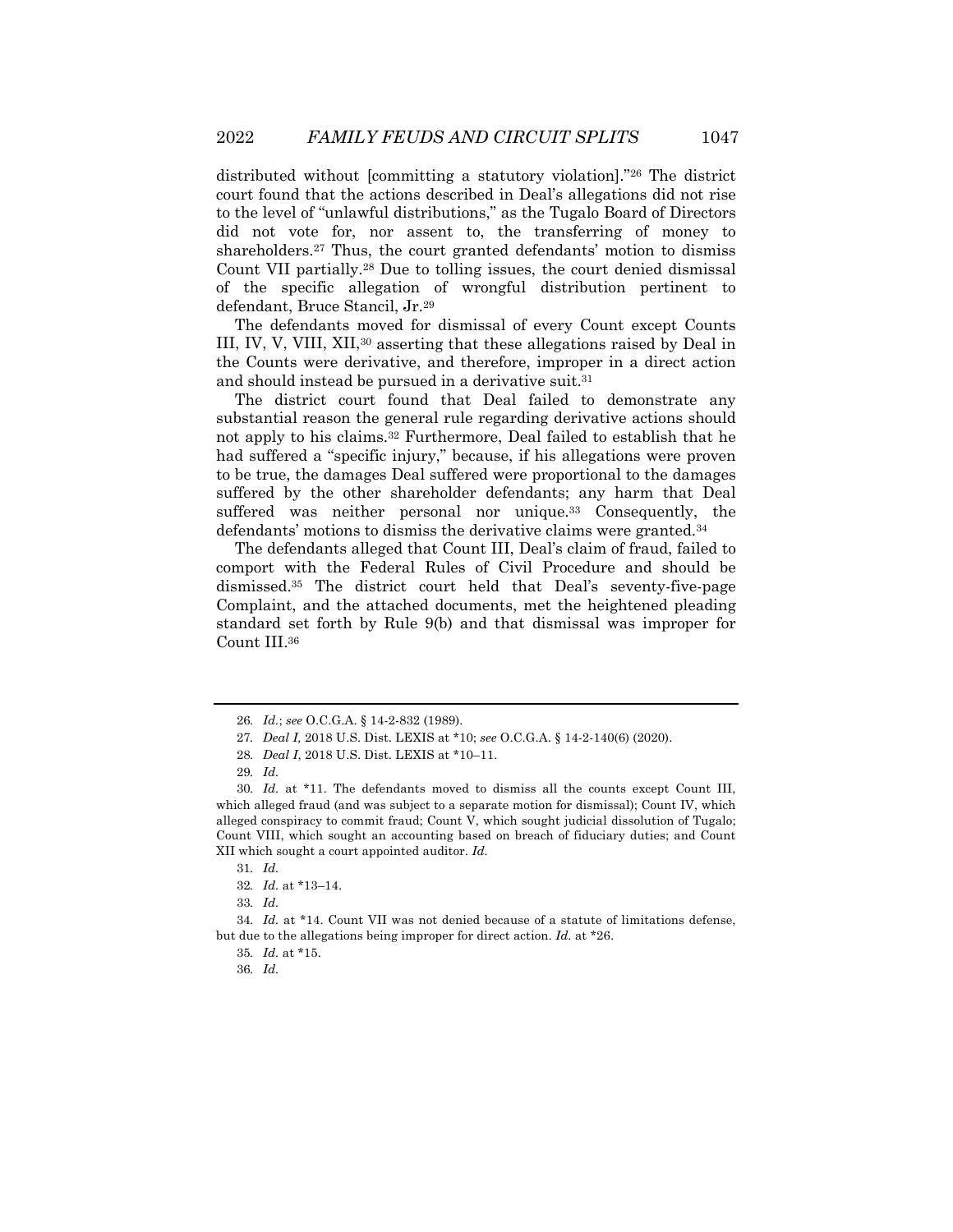The district court declined to issue a decision for the remaining equitable counts in Deal's Complaint: the judicial dissolution, an accounting based on the alleged fiduciary improprieties, and Deal's allegations of the improper disbursement of benefits.37 It abstained from adjudicating these equitable claims under the *Burford* abstention doctrine and ruled in favor of Tugalo on all remaining counts.<sup>38</sup> This decision prompted Deal to file an appeal to the Eleventh Circuit.39

Although the *Burford* abstention doctrine affords federal courts the ability to decline adjudicating certain cases, even if subject matter jurisdiction is satisfied, the Eleventh Circuit held that the district court's decision to abstain under the *Burford* abstention doctrine was improper, and that the district court should have adjudicated the case.<sup>40</sup>

#### III. LEGAL BACKGROUND

*A. Shareholder Petitions in Georgia*

#### **1. Shareholder Demands**

Long before Deal's suit reached the Eleventh Circuit, it started as a shareholder demand.41 Under O.C.G.A. § 14-2-742, before a shareholder can file a derivative suit, they must first make a written demand on the corporation "to take suitable action."42 After receiving the written demand, a corporation can choose to either pursue or decline litigation.43 If the shareholder chooses to file a derivative suit after the corporation declines litigation, the corporation may move to dismiss the suit following good faith investigation by a special committee of independent directors.44

During the district court proceedings, the defendants successfully moved for dismissal of over half of Deal's claims, as the court found the claims to be derivative.45

- 43*. Id.*
- 44. O.C.G.A. § 14-2-744(a) (1988).
- 45*. Deal I*, 2018 U.S. Dist. LEXIS at \*16.

<sup>37</sup>*. Id.* at \*26–27.

<sup>38</sup>*. Id.* at \*15–16.

<sup>39</sup>*. Deal II*, 991 F.3d at 1317.

<sup>40</sup>*. Id.* at 1326–27.

<sup>41</sup>*. Deal I*, 2018 U.S. Dist. LEXIS at \*3.

<sup>42.</sup> O.C.G.A. § 14-2-742 (1988).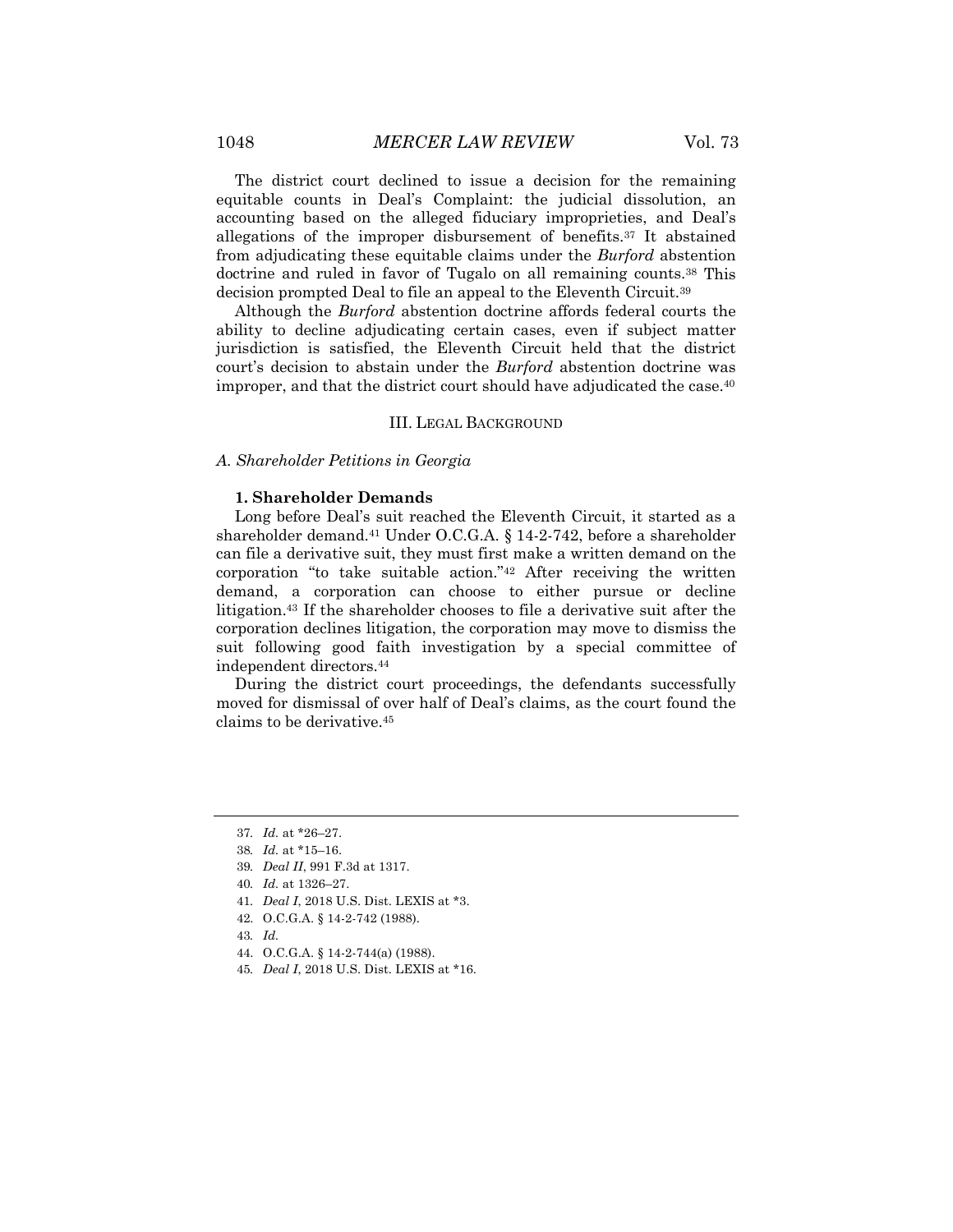#### **2. Derivative Suits**

In Georgia, generally, claims regarding the misappropriation of corporate assets and breaches of fiduciary duty must be handled via shareholder derivative suits.46 Derivative suits are required for such claims to prevent a deluge of lawsuits filed by shareholders, to protect corporate shareholders, and to properly compensate injured shareholders.47 The decision of whether a claim is direct as opposed to derivative is made by the court, which will look to "what the pleader alleged."48

Georgia courts recognize two exceptions to the general rule. First, courts can allow a shareholder to pursue claims of breached fiduciary duty and misappropriation of corporate assets through direct actions if the shareholder has suffered a special injury, and, second, when the circumstances demonstrate the reasons for the general rule do not apply.49 Because Deal failed to either establish that he suffered a special injury or demonstrate any reasons that the general rule should not apply, the district court granted the defendants' motion for dismissal of the derivative claims.50

#### **3. Heightened Pleading Standard**

Although the district court dismissed over half of the counts in Deal's action, Count III survived a separate motion to dismiss.51 Count III alleged that the defendants were engaged in fraudulent activity regarding Tugalo's finances.52 The Federal Rules of Civil Procedure require a heightened pleading standard for claims involving fraud.53 Under Rule 9(b), claims of fraud must be stated with particularity.54 This can be satisfied if the pleading explicitly states which statements or omissions were made, how they were made, who made them, when they were made, the content and context of the statements or omissions,

<sup>46.</sup> Phoenix Airline Servs. v. Metro Airlines, 260 Ga. 584, 585, 397 S.E.2d 699, 701 (1990); *see* Thomas v. Dickson, 250 Ga. 772, 774, 301 S.E.2d 49, 50–51 (1983); *see also* O.C.G.A. § 14-2-831 (2016).

<sup>47</sup>*. Thomas*, 250 Ga. at 773–74, 301 S.E.2d at 51.

<sup>48</sup>*. Phoenix Airline Servs., Inc.*, 260 Ga. at 585, 397 S.E.2d at 701.

<sup>49.</sup> Barnett v. Fullard, 306 Ga. App. 148, 152, 701 S.E.2d 608, 612 (2010).

<sup>50</sup>*. Deal I,* 2018 U.S. Dist. LEXIS at \*13–14.

<sup>51</sup>*. Id.* at \*15.

<sup>52</sup>*. Id.* at \*14–15

<sup>53.</sup> FED. R. CIV. P. 9(b).

<sup>54</sup>*. Id.*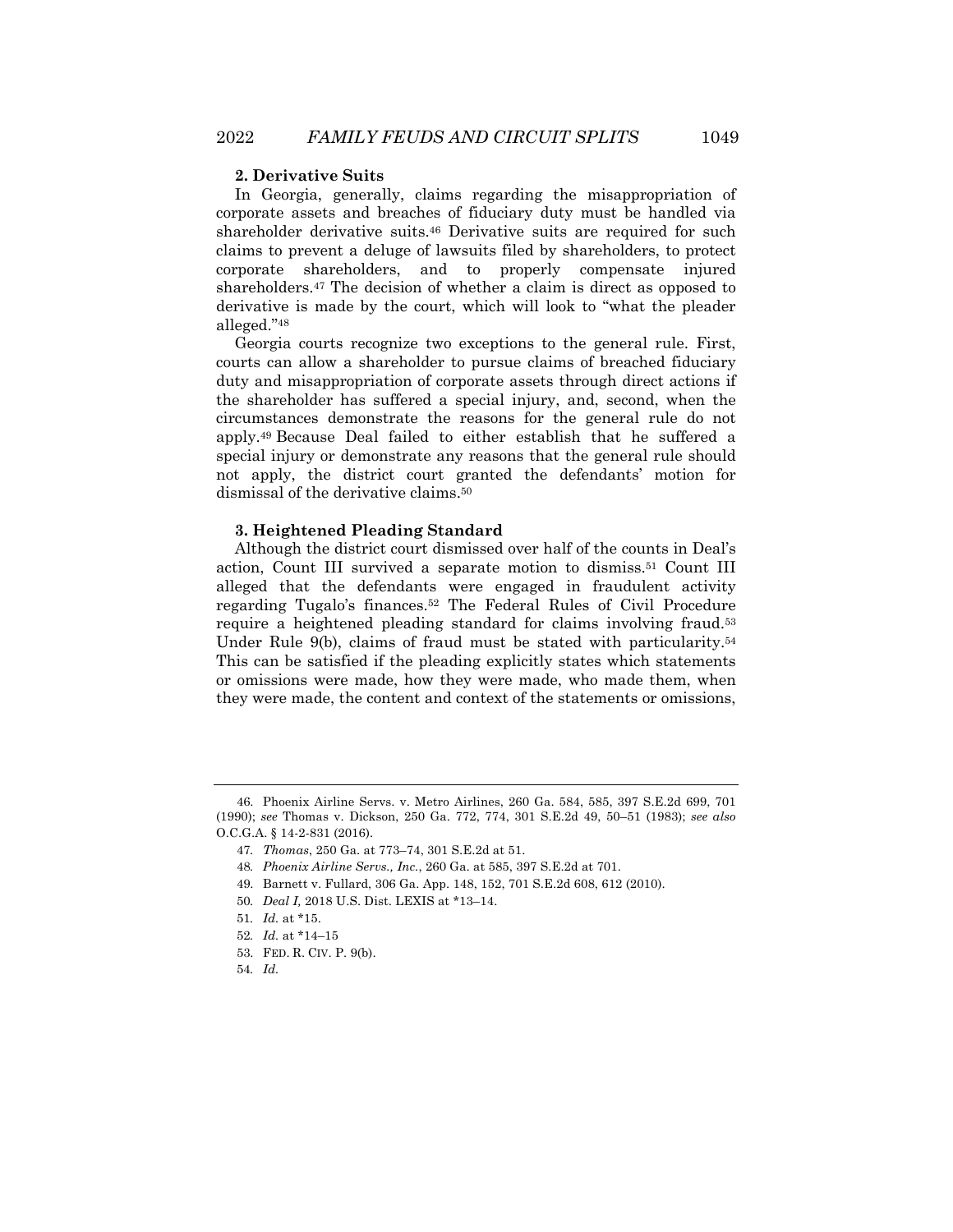and the "benefit the defendant gained as a consequence of the fraud."55 The district court found that Deal satisfied this heightened pleading standard, as his Amended Complaint described in thorough detail a variety of factual allegations of fraud committed by the defendants, complete with satisfactory documentary evidence.56

More than half of Deal's allegations were dismissed by the district court as being either derivative claims or barred by a statute of limitations.57 Although there were still nonderivative claims that survived the defendants' motions for dismissal, Deal did not get a ruling from the district court on these equitable claims,58 due to the application of the *Burford* abstention doctrine.59

#### *B. Burford Abstentions*

#### **1. The Emergence of the** *Burford* **Abstention Doctrine**

The district court's decision to abstain from adjudicating Deal's equitable claims arises from the "long-lost '*Burford* abstention' doctrine."60 The doctrine's nomenclature originates from the 1943 Supreme Court of the United States decision in *Burford v. Sun Oil Co.*<sup>61</sup> The seventy-eight-year-old case involved a dispute between a Plaintiff oil corporation, Sun Oil, and the Texas Railroad Commission.62 The railroad commission had permitted a small oil company, Burford, to drill four wells on an East Texas oil field. Sun Oil sought to enjoin the smaller company from executing the drilling permits. Sun Oil filed a lawsuit in federal district court based on diversity of citizenship of parties.63 Sun Oil further contended that the Railroad Commission's

59*. Id.* at 1318.

62*. Id.* at 316–17.

63*. Id.* at 317; *see* U.S. CONST. art. III, § 2, cl. 1. This clause authorizes federal courts to hear cases "between citizens of different states".

<sup>55</sup>*. Deal I*, 2018 U.S. Dist. Lexis at \*15 (quoting In re Theragenics Corp. Sec. Litig*.*, 105 F.Supp.2d 1342, 1347 (2000)); *see* Brooks v. Blue Cross & Blue Shield of Fla., Inc*.*, 116 F.3d 1364, 1371 (11th Cir. 1997).

<sup>56</sup>*. Deal I,* 2018 U.S. Dist. LEXIS at \*15.

<sup>57</sup>*. Id.* at \*9, \*26–27.

<sup>58</sup>*. Deal II,* 991 F.3d at 1318. The equitable claims were Count V, which sought judicial dissolution of Tugalo; Count VII, which sought a judicial accounting; and Count XII, which sought a court appointed auditor. *Id.* at 1326.

<sup>60</sup>*. Id.* Judge Newsom described *Burford* abstention as a "long-lost (or nearly lost)" doctrine, as the doctrine stems from a 1943 case, and has rarely been invoked in the Eleventh Circuit. *Id.*

<sup>61.</sup> 319 U.S. 315 (1943) (hereinafter *Burford I*).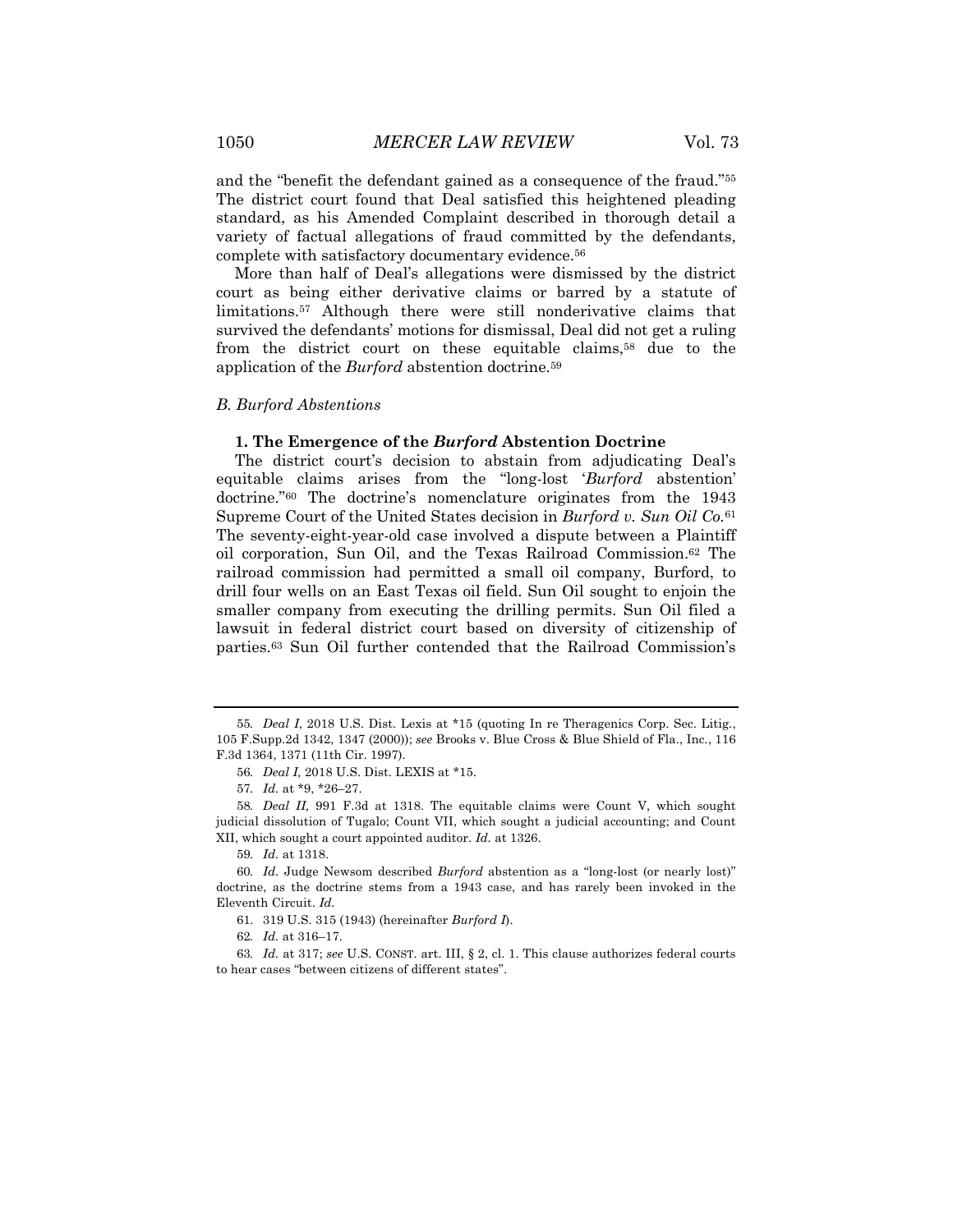order violated the Due Process Clause of the Fourteenth Amendment.64 Based on proper satisfaction of subject matter jurisdiction, the lawsuit seemed appropriate for a federal forum. However, the district court declined to adjudicate the case, and instead dismissed the Complaint, finding that Sun Oil's lawsuit interfered with a complex state-level regulatory scheme involving oil, and must be tried by a state court.65

On appeal, the United States Court of Appeals for the Fifth Circuit reversed the district court's decision, holding that "when a federal court has jurisdiction of a controversy on the ground of diversity of citizenship, it has the power to decide all issues arising therein under the laws of any state in accordance with the statutes and decisions of that state."66 On appeal, the Supreme Court disagreed with the Fifth Circuit, reversing its decision, and affirming the district court's initial decision to abstain from adjudicating the matter.67

Recognizing that the regulation and intrastate interest of oil wells were convoluted matters requiring the specialized knowledge and expertise of Texas state courts and legislature, the Supreme Court held that the district court's abstention from adjudicating this claim, in favor of adjudication by a state court, was appropriate and necessary.68

Accordingly, the Court held that federal courts may abstain from adjudicating certain cases, using their "sound discretion" to "refuse to enforce or protect legal rights" if the enforcement or protection would be "prejudicial to the public interest."69 According to the Supreme Court, these abstentions should be made with respect to the "rightful independence of state governments in carrying out their domestic policy."70

Essentially, the decision in *Burford* gave the federal judiciary a wide berth of discretion in choosing when to abstain from cases inherently rife with state issues. In addition to proposing that such discretion is permissible, the *Burford* Court insisted that federal courts must abstain

<sup>64</sup>*. Burford I*, 319 U.S. at 331; Osborn v. Bank of the United States, 22 U.S. 738, 832 (1824).

We think . . . that when a question to which the judicial power of the Union is extended by the constitution, forms [a federal] ingredient of the original cause, it is in the power of Congress to give the [lower federal courts] jurisdiction of that cause, although other questions of fact or of law may be involved in it.

<sup>65</sup>*. Burford I*, 319 U.S. at 328.

<sup>66.</sup> Sun Oil Co. v. Burford*,* 130 F.2d 10, 13–14 (1942) (hereinafter *Burford II*).

<sup>67</sup>*. Burford I*, 319 U.S. at 334.

<sup>68</sup>*. Id.* at 316–17.

<sup>69</sup>*. Id.* at 317–18.

<sup>70</sup>*. Id.*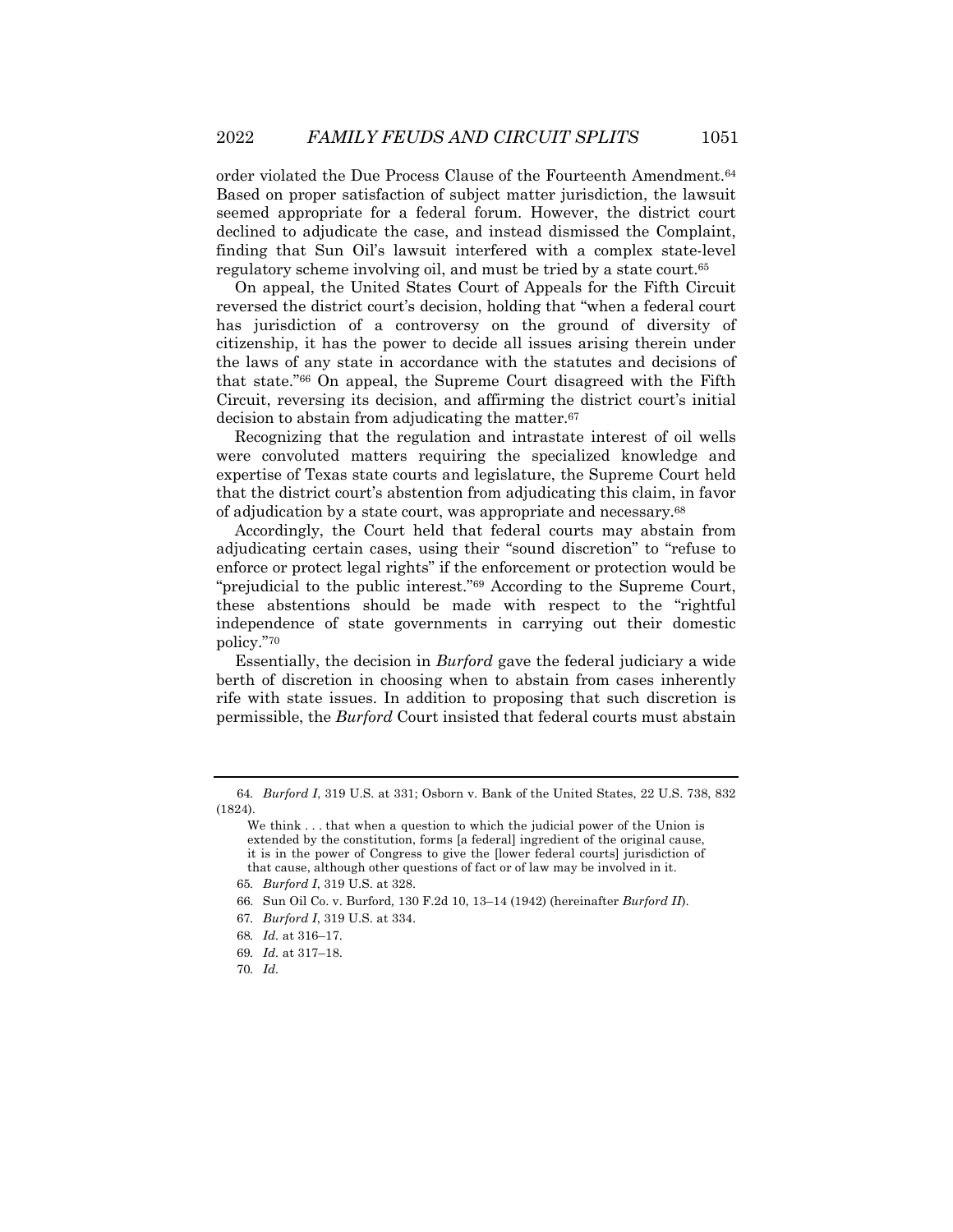from these cases to respect the sovereignty of states.71 The Court rationalized that the doctrine of abstention furthers the "harmonious relation between state and federal authority without the need of rigorous congressional restriction[s] . . . ."72

The sobriquet of the *Burford* abstention doctrine stems from *Burford v. Sun Oil*, but the legal theory of the doctrine, as applied in *Burford*, was established by an earlier Supreme Court case, *Pennsylvania v. Williams*.73 *Williams* was the first time the Supreme Court issued an opinion on whether a federal court should abstain from adjudicating a claim when it would interfere with state governance.74 The *Williams* Court held that it was appropriate practice for federal courts to abstain from hearing issues in favor of state courts when adjudication would cause an unnecessary interference with state policy.75

The *Burford* decision had immediate and sweeping ramifications; as Justice Frankfurter stated in the dissent, the decision essentially requires "that the enforcement of state rights created by state legislation and affecting state policy is limited to the state courts," which is contrary to the powers granted to the federal judiciary by Congress.76 Following the decision, petitioners seeking corporate dissolution were restricted to state-level forums, despite the constitutional provisions granting federal courts general jurisdiction for claims involving complete diversity of parties or claims arising under a federal question.77

#### **2. Narrowing the Scope of the** *Burford* **Abstention Doctrine**

The scope of the *Burford* abstention doctrine was curtailed by the Supreme Court in *New Orleans Public Service, Inc. v. Council of City of New Orleans*.78 The Plaintiff, New Orleans Public Service, Inc. (NOPSI), a utility company that provided electricity for residents in New Orleans, entered a contract with Middle South Energy, Inc. (MSE), to help finance the construction of two nuclear reactors in exchange for rights to sell the reactors' electrical output. Consumer demand for the electricity fell short of the projections, and NOPSI quickly realized that

<sup>71</sup>*. Id.* at 333–34.

<sup>72</sup>*. Id.* at 332 (quoting Railroad Commission v. Pullman Co., 312 U.S. 496, 501 (1941)).

<sup>73.</sup> 294 U.S. 176 (1935).

<sup>74</sup>*. Id.* at 185 (involving the dissolution of a corporation, like in *Deal*).

<sup>75</sup>*. Id.*

<sup>76</sup>*. Burford I,* 319 U.S. at 345–46 (Frankfurter, J., dissenting).

<sup>77.</sup> U.S. CONST. art. III, § 2, cl. 1.

<sup>78.</sup> 491 U.S. 350, 350 (1989).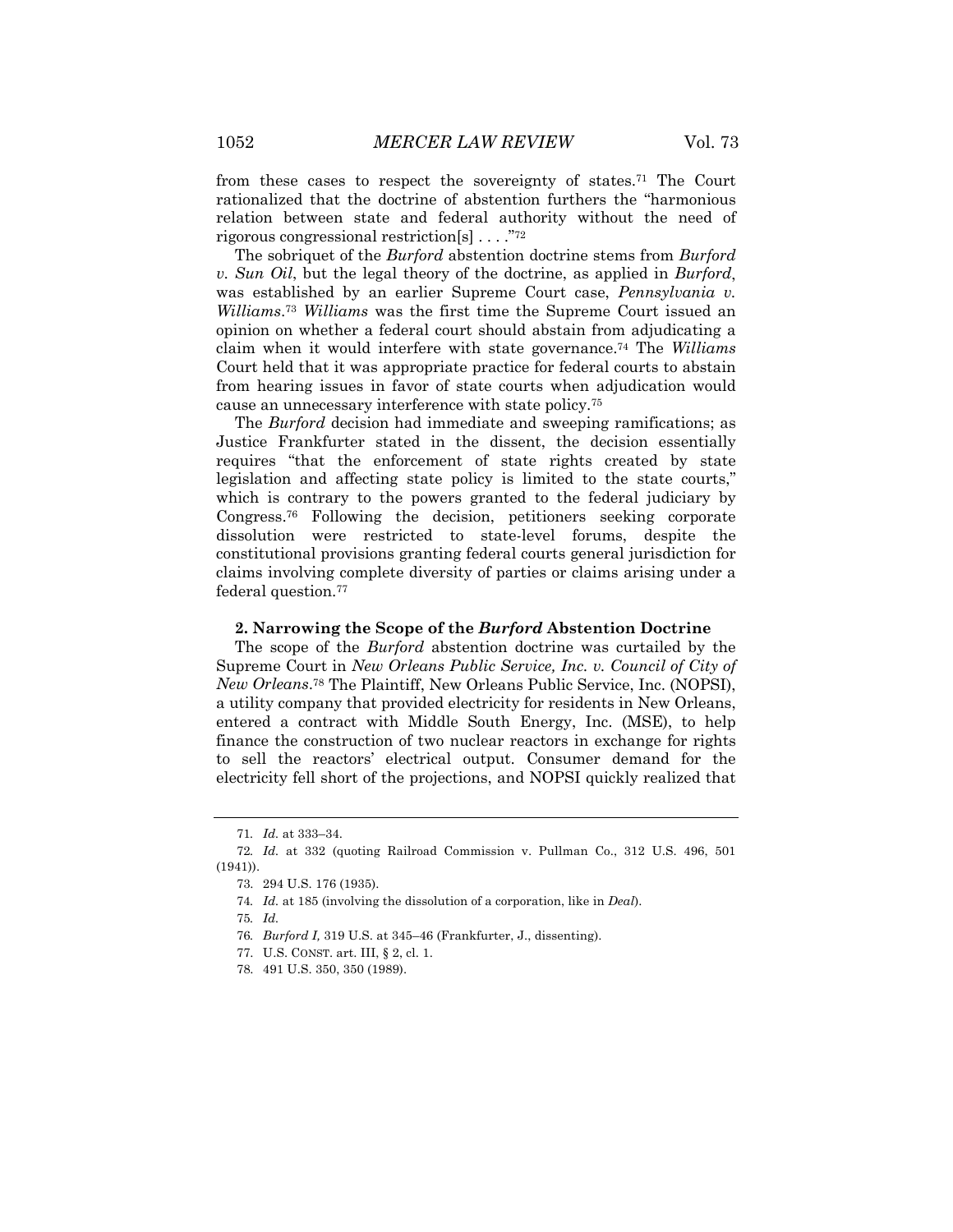the cost of the project was far greater than any returns from the sale of the electricity generated.79

In an effort to offset these guaranteed losses, NOPSI sought relief from the New Orleans City Council (Council), which had absolute regulatory authority over the acceptable rates charged by utility companies and requested permission to raise the billable rates for NOPSI's electrical output.80 The Council denied NOPSI's request to raise the rates, which prompted NOPSI to file a lawsuit against the Council in the United States District Court for the Eastern District of Louisiana, demanding injunctive and declaratory relief.81

The district court abstained from adjudication, citing the *Burford* abstention doctrine, and the Fifth Circuit upheld the district court's decision.82 However, the Supreme Court overturned the rulings, and held that the district court erred by abstaining from adjudication, as exercising judgment would not have interfered with state policy.83

In *New Orleans Public Service, Inc.*, the Supreme Court identified the "metes and bounds" of the *Burford* abstention doctrinal application regarding "the proceedings or orders of state administrative agencies," holding that abstention is compulsory only:

[W]hen there are difficult questions of state law bearing on policy problems of substantial public import whose importance transcends the result in the case . . . at bar . . . or where the exercise of federal review of the question in [the] case [or] in similar cases would be disruptive of state efforts to establish a coherent policy with respect to a matter of substantial public concern.84

The *New Orleans Public Service, Inc.,* holding narrowed the requirements for when a federal court must abstain from adjudication, but it did little to determine the extent of discretion the federal courts wield when abstention is not mandatory.

Eleven years later, an Eleventh Circuit opinion clarified exactly when a federal court can pass on adjudicating a case that is otherwise within the jurisdiction of the federal court. In *Siegel v. LePore*,85 the Eleventh Circuit held that the opinion of *New Orleans Public Service, Inc.*, established that the enumerated conditions making abstention

<sup>79</sup>*. Id.* at 352–53.

<sup>80</sup>*. Id.* at 353–54.

<sup>81</sup>*. Id.* at 354.

<sup>82</sup>*. Id.* at 355–56.

<sup>83</sup>*. Id.* at 353.

<sup>84</sup>*. Id.* at 361.

<sup>85.</sup> 234 F.3d 1163 (11th Cir. 2000).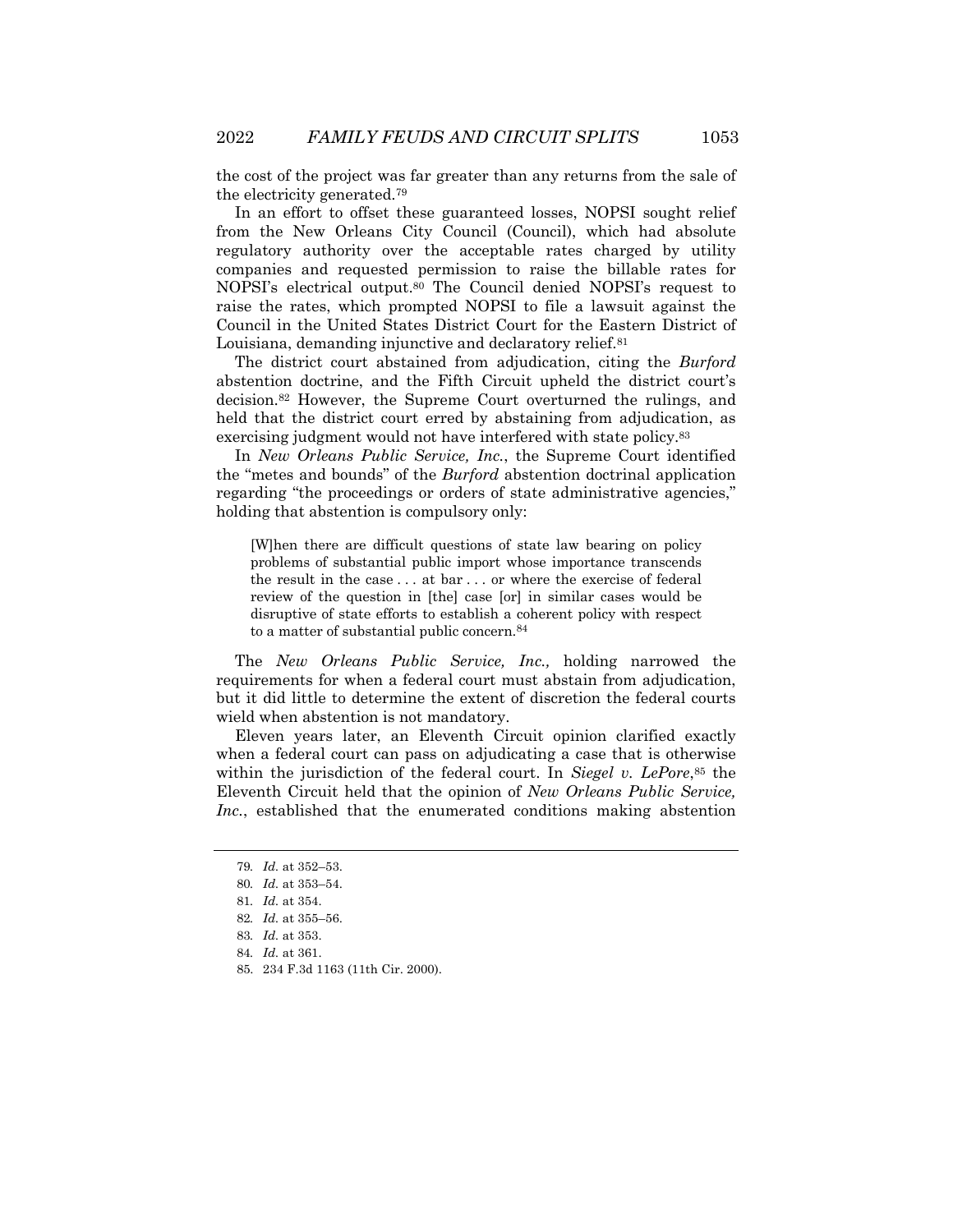compulsory are the only appropriate conditions for abstention, and that abstention from adjudication, when jurisdiction is otherwise proper, outside "metes and bounds" defined in *New Orleans Public Service, Inc.*, is wholly inappropriate.86

#### **3. Differing Opinions on the** *Burford* **Abstention Doctrine**

Although the *New Orleans Public Service, Inc.*, decision, which was affirmed in *Siegel*,87 established clearly defined parameters for when a federal court can and cannot abstain from adjudicating a case where jurisdiction is otherwise proper, other federal circuits have declined to follow the *New Orleans Public Service, Inc.*, interpretation of the *Burford* abstention doctrine.

The first case which saw a federal court reject the *New Orleans Public Service, Inc.*, interpretation of abstention application arose in the United States Court of Appeals for the Second Circuit. In *Friedman v. Revenue Management of New York, Inc.*, the Second Circuit held that a district court's abstention from adjudicating a case involving the dissolution of a New York corporation was proper, and that the court's application of the *Burford* abstention doctrine justified the lower court's abstention.88 It held that adjudication by the district court would constitute "needless interference" with New York state policy, holding that, due to the "comprehensive regulation of corporate governance" by the state, the lower court was well within its discretion to remand the case.89 The *Friedman* decision made clear that, within the jurisdiction of the Second Circuit, cases involving corporate dissolution must be adjudicated by the state courts.

Nearly a decade later, the reasoning in *Friedman* was adopted by the Sixth Circuit in *Caudill v. Eubanks Farms, Inc*.90 In *Caudill,* the plaintiffs argued that the district court erred in the application of the *Burford* abstention doctrine, as the abstention doctrine should only be invoked when the facts of the case involve a specific state-level administrative proceeding that requires a "specialized judicial review."91 The Sixth Circuit relied on the *Friedman* decision in rejecting the Plaintiff's argument, concluding that "[the state] has a strong

<sup>86</sup>*. Id.* at 1173.

<sup>87</sup>*. Id.*

<sup>88.</sup> 38 F.3d 668, 671 (2d Cir. 1994).

<sup>89</sup>*. Id.*

<sup>90.</sup> 301 F.3d 658 (6th Cir. 2002).

<sup>91</sup>*. Id.* at 661 (citing *New Orleans Public Service, Inc.*, 491 U.S. at 361).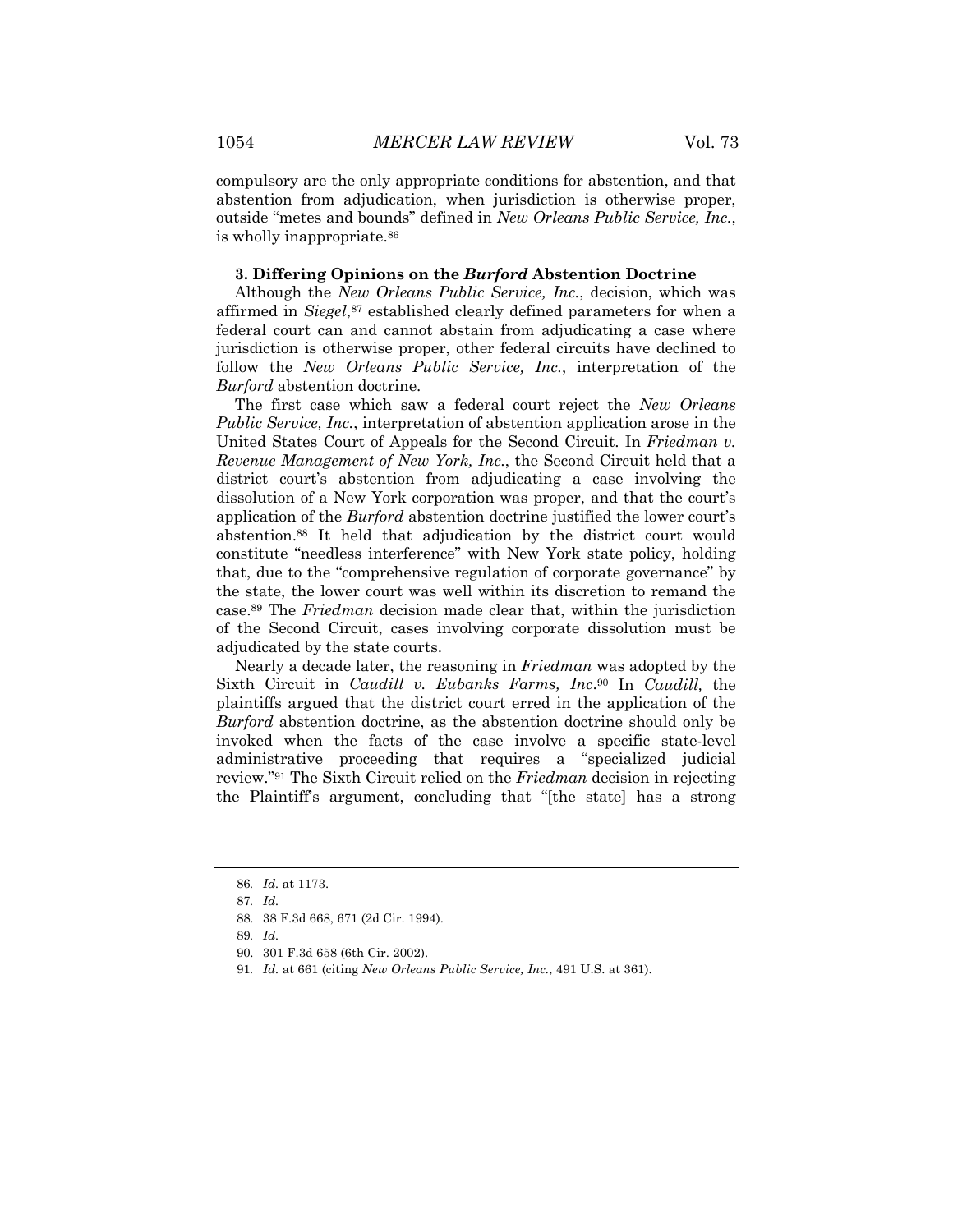interest in the creation and dissolution of its corporations and in the . . . interpretation of the statutory scheme regarding its corporations."92

#### IV. COURT'S RATIONALE

The Second and Sixth Circuits share the opinion that federal courts should, or at least may, abstain from adjudicating cases involving the dissolution of state corporations. The cross-circuit unity was disrupted by the Eleventh Circuit's ruling in *Deal II*, which presented a conflicting decision on the matter for the first time, setting up a circuit split.

In the majority opinion, Judge Newsom derided Deal's action as a "kitchen-sink appeal stem[ming] from a district court's rejection of a kitchen-sink lawsuit."93 The Eleventh Circuit affirmed the district court's disposal of all derivative claims; however, the district court's decision to abstain from adjudicating the three equitable claims—the corporate dissolution, the accounting, and the appointment of an auditor—was overturned, and remanded back to the district court.94

Additionally, the Eleventh Circuit affirmed that the district court's dismissal of the claims regarding the unauthorized distributions was appropriate.95 However, it held that Deal's equitable claims requesting judicial dissolution, an accounting, and the appointment of an auditor were justiciable by the district court, and that the *Burford* abstention doctrine was inapplicable as to these counts.96 The court concluded that there was "no ongoing state administrative proceeding . . . [nor] any preexisting action by a Georgia state court or executive official to dissolve Tugalo," that could justify the district court's abstention.<sup>97</sup> Instead, it identified that the only question pertinent to the abstention of adjudicating the equitable claims was "whether a federal court has the authority to dissolve a state-chartered corporation."98

Furthermore, the Eleventh Circuit held that federal courts have an obligation to adjudicate cases when jurisdiction is proper, and the *Burford* abstention doctrine is only applicable in extremely specific circumstances, as delineated in *New Orleans Public Service, Inc. .*<sup>99</sup> The

<sup>92</sup>*. Id.* at 665 (quoting *Friedman*, 38 F.3d at 671).

<sup>93</sup>*. Deal II*, 991 F.3d at 1317.

<sup>94</sup>*. Id.* at 1318.

<sup>95</sup>*. Id.* at 1326.

<sup>96</sup>*. Id.*

<sup>97</sup>*. Id.*

<sup>98</sup>*. Id.*

<sup>99</sup>*. Id.* (citing *Siegel*, 234 F.3d at 1173); *see Colorado River Water Conservation Dist.*, 424 U.S. at 800.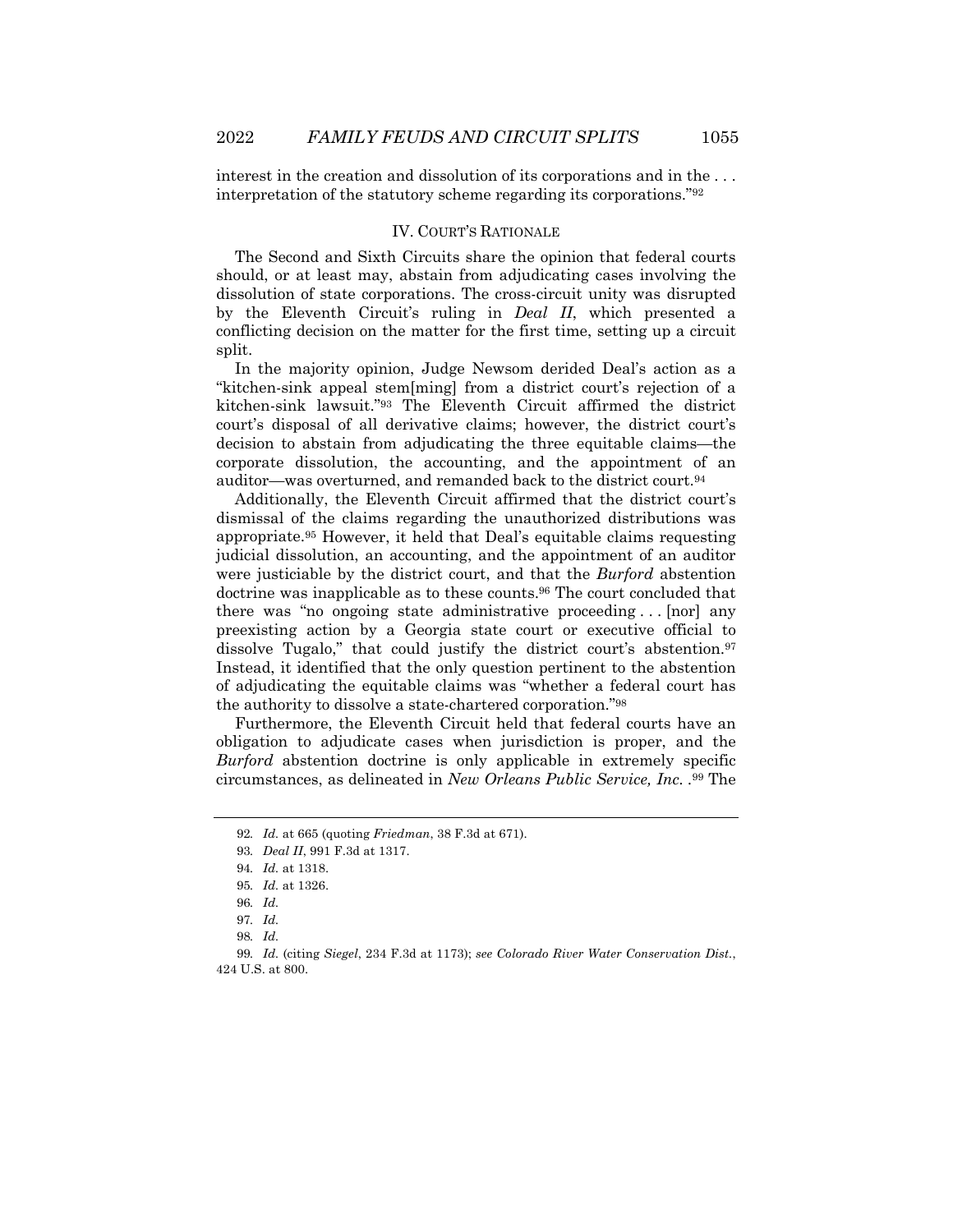court identified interference with ongoing state administrative proceedings or pending state court actions as the "key ingredients" of deciding whether or not abstention is appropriate, ultimately holding that abstention without these key ingredients conflicts with the Supreme Court holding in *New Orleans Public Service, Inc*.100

The *Deal II* decision is the first time a United States Court of Appeals has issued such a holding in regards to the *Burford* abstention doctrine, which is in direct conflict with the Second and Sixth Circuit holdings in *Caudill* and *Friedman*.101 It is evident that the Eleventh Circuit believes that *Burford*, consistent with numerous subsequent Supreme Court rulings, does not allow federal courts unlimited discretion to abstain from adjudicating claims, but rather permits abstentions only when adjudication would complicate active state proceedings or state court actions.

The Eleventh Circuit's holding in *Deal II* supports the tightening of *Burford* abstentions in accord with *New Orleans Public Service, Inc.*, and *Siegel*. The court explicitly states that the district court's abstention from adjudicating the equitable claims was inappropriate.102 *Deal II* is the third time a federal appellate court has weighed in on this matter, and the decision creates a split with rulings from the Second and Sixth Circuits.

#### V. IMPLICATIONS

The holding in *Deal v. Tugalo Gas Co.* may seem inconsequential at first glance, but the ramifications of the decision could have wide-ranging consequences. The Eleventh Circuit is the first circuit to issue such a narrow interpretation of the *Burford* abstention doctrine. The *Deal II* decision creates a split with the Second and Sixth Circuits over how the doctrine should be applied.

*Deal II* puts the Georgia federal district courts on notice that equitable claims and judicial dissolution claims are not subject to the *Burford* abstention doctrine; thus, adjudication by a district court is required. Furthermore, *Deal II* will provide support, as persuasive authority, for parties filing in the nine circuit courts that have not issued a ruling on whether district courts can abstain from adjudicating corporate dissolution claims.

<sup>100</sup>*. Deal II*, 991 F.3d at 1327.

<sup>101</sup>*. Id.* at 1327 n. 8 ("[T]o the extent that other courts have extended *Burford* to statelaw judicial claims, we disagree.").

<sup>102</sup>*. Id.*